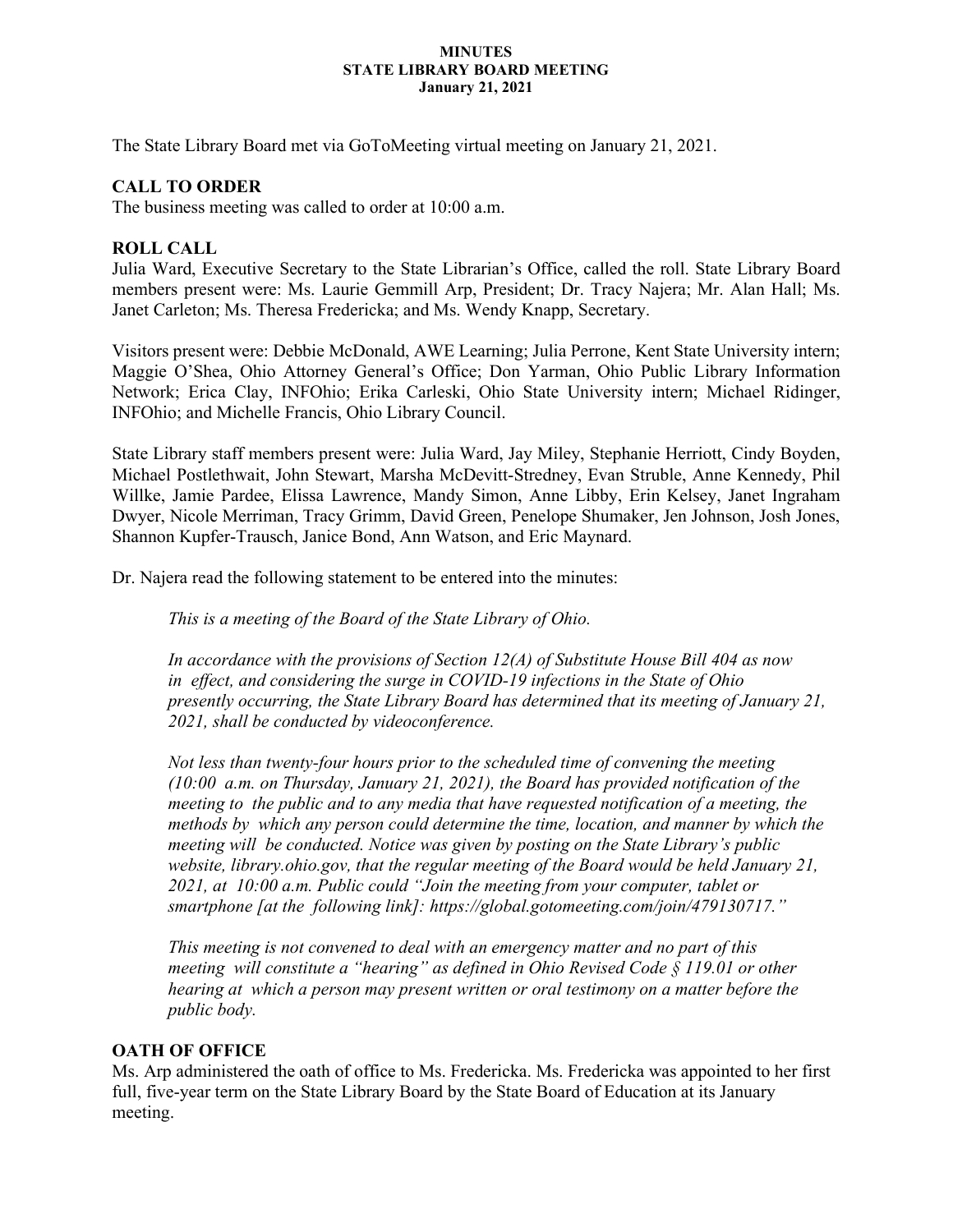Minutes State Library Board January 21, 2021 Page 2

### **APPROVAL OF MINUTES**

Dr. Najera moved (M-1-21) that the minutes of the December 10, 2020 Board meeting be approved.

Ms. Carleton seconded the motion. The motion passed by roll call vote with Ms. Arp, Dr. Najera, Mr. Hall, Ms. Carleton, and Ms. Fredericka voting "aye."

## **PUBLIC PARTICIPATION**

There was no Public Participation.

### **LSTA REPORT**

There was no LSTA Report.

### **STATE LIBRARIAN'S REPORT**

### **Board Development—Financial Report Overview**

Jamie Pardee, Chief Fiscal Officer, gave the Board an overview of State Library financial reports included in the meeting packet. She explained that the state fiscal year runs from July 1 through June 30 and the federal fiscal year runs from October 1 through September 30. The State Library's biennial budget is submitted on odd-numbered years. Ms. Pardee explained that the State Library's year-to-date spending is in line with up-to-date budget projections. Cost-saving measures enacted by the governor included cost-savings days for non-bargaining unit staff, resulting in a decrease of 3.8% of the allotted payroll. Ms. Pardee told the Board that the State Library received in \$1,056,209 in CARES Act funds, with \$966,000 in CARES Act Mini-Grants distributed to 322 libraries. The remainder of the funds were used for State Library personal protective equipment supplies, computers for staff to be able to effectively work from home, and headphones for staff who needed them for online meetings. Ms. Pardee explained that SEO Consortium dues are based on the operating expenses of member libraries. She said that the State Library issued libraries statewide delivery credits for the time that they were closed due to the pandemic. Federal funds were used to supplement those credits. Ms. Pardee explained that the \$512,376 that the State Library was told to put in a holding account has not been released for use, so the State Library has been operating without those funds. She shared that next year's Library Services and Technology Act allotment is \$5,256,514 which is a .2% increase over the previous allotment. Ms. Arp said that she appreciates the higher-level look at the financial information. She asked if the Board was interested in more discussion. The Board agreed that they would like to have more discussion of financial reports and the budget and that it would be valuable information for them to have. Ms. Arp asked for a deeper dive into the data at the next Board Meeting.

Ms. Knapp explained that during conversations with directors at other agencies, they recommended that she have a Board member attend budget testimony. She will let the Board know when she receives information about testimony. Mr. Hall said that he thinks that it is critical to have the Board provide support for the State Library to the legislature, particularly during this time. Dr. Najera agreed and said that they each need to do their part to highlight the value of the State Library. Ms. Fredericka added that the online databases have had a whole new importance this past year. Ms. Knapp said that she would email the Board any resources they needed to support the State Library. She thanked Marsha McDevitt-Stredney, Director, Marketing and Communications, for putting together the charts that were included in the packet.

Ms. Knapp spoke about the Diversity, Equity, and Inclusion Plan that was in the packet and shared that the State Library is starting to reframe the work they do through the lens of inclusion, trying to be as anti-racist, fair, and equitable in everything that they do. She explained that the new Library Leadership Ohio Advisory Committee has given direction to improve the application process and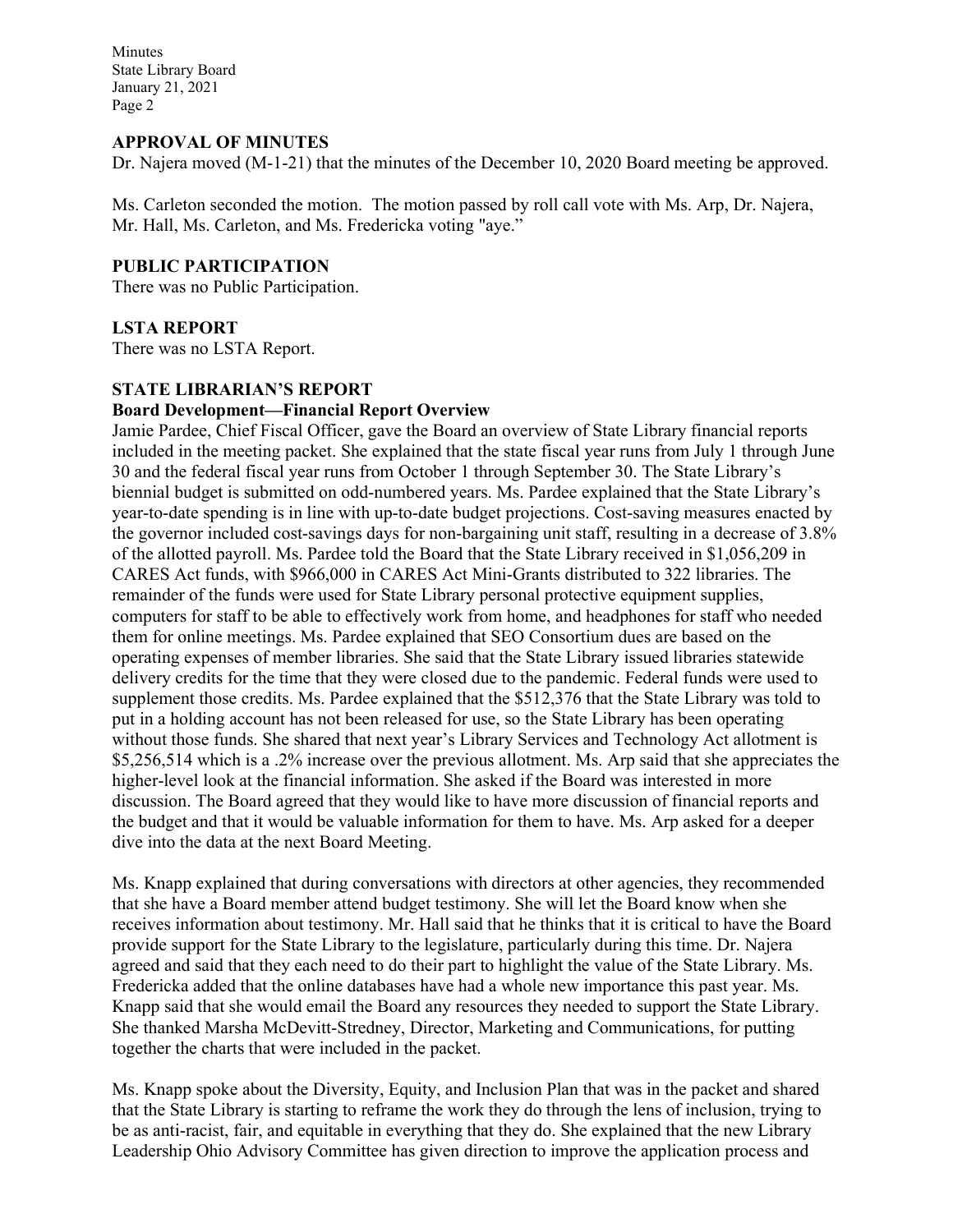Minutes State Library Board January 21, 2021 Page 3

reframe the mission of the program to include diversity, equity, and inclusion. Ms. Knapp pointed out that in the Plan's letter of approval, the State Library received mentions of good faith and best effort in the areas of recruitment and retention, and they will continue to do their best in that area. Ms. Arp said she appreciated the inclusion of the Plan in the packet and thought it was important to highlight the work that the State Library is doing in this area at future Board Meetings.

### **Intern Introductions**

Ms. Knapp gave a brief history of Kent State University iSchool interns and shared that 20 students have completed their experience at the State Library in the past 10 years. Interns at the State Library have a rare opportunity to observe and participate in work at the state level and have contributed to many valuable programs over the years. Ms. Knapp introduced Julia Perrone, who is working with Janet Ingraham Dwyer, Library Consultant, on several State Library projects. Ms. Perrone holds a bachelor's degree in Environmental Biology and Zoology and works at the Quantitative Ecology Lab in Kent State University's biology department. As lab manager, she is responsible for training and mentoring student employees. Ms. Perrone would like to work as a youth services librarian in a public library, where she can draw from her extensive STEM background to design and implement programming that will increase science literacy for children and teens.

Ms. Knapp then introduced Erika Carleski, who is working with Stephanie Herriott, Human Resources Manager. Ms. Carleski is currently a senior at The Ohio State University studying toward a bachelor's degree in Business/Human Resource Management with the Fisher College of Business. Erika has been working for the State of Ohio since she was eighteen years old at several agencies including The Ohio Department of Transportation and the Dean's Office at OSU's College of Engineering. She has always had a love for working with people and helping them make their lives better by solving problems and providing guidance. She loves that human resources comes with a variety of different experiences and is excited to see where this career path takes her. The Board welcomed the interns and thanked them for their valuable work.

## **UNFINISHED BUSINESS**

There was no unfinished business.

## **NEW BUSINESS**

## **Election of Vice-President**

Ms. Knapp called for nominations for the office of Vice-President of the State Library Board to fill the vacancy left by the retirement of former Board member Michael Merz.

Mr. Hall moved (M-2-21) that Tracy Najera be nominated for the office of Vice-President of the State Library Board effective January 21, 2021, for the remainder of the biennial term beginning July 1, 2019.

Ms. Carleton seconded the motion.

Mr. Hall moved (M-3-21) that the nominations be closed, a unanimous ballot be cast for Dr. Najera, and that she be declared elected to that office effective January 21, 2021, for the remainder of the biennial term beginning July 1, 2019.

Ms. Carleton seconded the motion. The motions passed by roll call vote with Ms. Arp, Dr. Najera, Mr. Hall, Ms. Carleton, and Ms. Fredericka voting "aye."